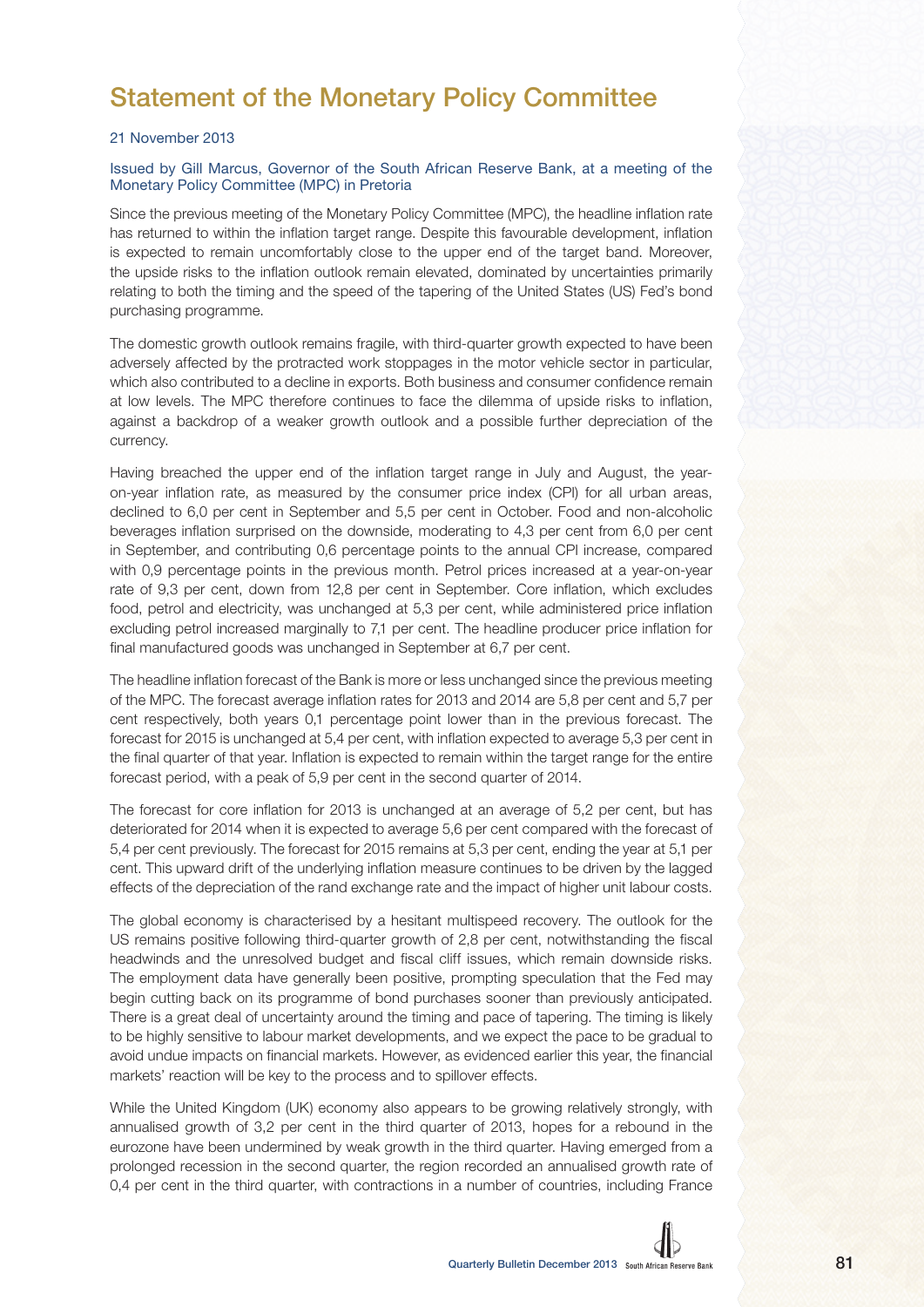and Italy, and a slowdown in Germany. The Japanese economy shows signs of a sustained recovery, but growth moderated to 1,9 per cent in the third quarter, from around 4 per cent in the previous two quarters.

The slowdown in emerging markets remains broad-based but there are signs that some countries, particularly in emerging Asia, may be responding to the recovery in the advanced economies. The outlook for China has also improved and it is expected to maintain its growth rate of around 7,5 per cent, amid recent moves towards further structural reforms. Subdued growth is expected in most of the larger Latin American economies, including Brazil and Mexico.

Monetary policy in the advanced economies is expected to remain highly accommodative for some time against the backdrop of subdued headline and core inflation, as well as persistently high rates of unemployment. Despite the expected reversal of quantitative easing, the US policy rate is expected to remain at the zero bound for much longer, while slow growth and the risk of deflation prompted the recent further easing of monetary policy by the European Central Bank. Inflation in the UK has declined to below the upper threshold of 2,5 per cent. Emerging-market economies are facing generally higher inflation dynamics, due in part to exchange rate reactions to expectations of Fed tapering. Inflation pressures have prompted monetary policy responses in a number of countries including Brazil, India and Indonesia, who have all raised rates.

Speculation regarding tapering has been the main driver of rand exchange rate volatility since the previous meeting of the MPC. The rand appreciated to around R9,55 against the US dollar following the September decision by the Fed to delay tapering, and then reached a level of around R10,45 following the November Federal Open Market Committee meeting when market expectations were for an earlier start to tapering. More recently the rand has appreciated somewhat as the expected timing was pushed back by the markets, and also in response to the South African Revenue Service (SARS) release of new trade data. The rand has depreciated by 17 per cent against the US dollar since the beginning of the year, and by 15 per cent on a trade-weighted basis.

The exchange rate of the rand remains an increasingly upside risk to the inflation outlook, notwithstanding the relatively slow pass-through to consumer prices to date. The challenge facing the MPC is not only to anticipate the timing and speed of Fed tapering, but also to try to assess the extent to which tapering is already priced into the exchange rate. There is a risk that, should there be a stronger or more disorderly response by the markets to actual Fed tapering, the reaction of the exchange rate could be more extreme.

These developments have been reflected in the non-resident activity in the domestic bond and equity markets. In September and October, when expectations of Fed tapering were modified, non-residents were net buyers of bonds to the value of R17 billion, more or less reversing the net sales that followed the initial reaction in May. Since early November, however, when risk aversion returned, net sales of bonds have amounted to R9,7 billion. At the same time, net sales of equities have amounted to R14,5 billion. Year to date, non-resident purchases of bonds and equities have totalled R12,8 billion and R4,8 billion respectively.

A further risk is the deficit on the current account of the balance of payments, which makes the exchange rate more sensitive to possible capital flow slowdowns or reversals. In the second quarter of 2013 the deficit amounted to 6,5 per cent of GDP, and the published trade data suggest that a further deterioration of the trade account can be expected following the temporary collapse of motor vehicle exports and significantly higher imports in the third quarter. The actual outcome may be ameliorated to some extent by the recent inclusion by SARS of South Africa's merchandise trade data with its Southern African Customs Union (SACU) partners in the trade statistics, made possible by the modernisation of the customs data collections systems. The new inclusive data have resulted in a significant adjustment to the trade statistics published by SARS.

However, in compiling the balance-of-payments accounts in the past, the Bank made estimates of South Africa's trade with Botswana, Lesotho, Namibia and Swaziland, based on various sources. The historical trade data in the balance-of-payments accounts will be revised to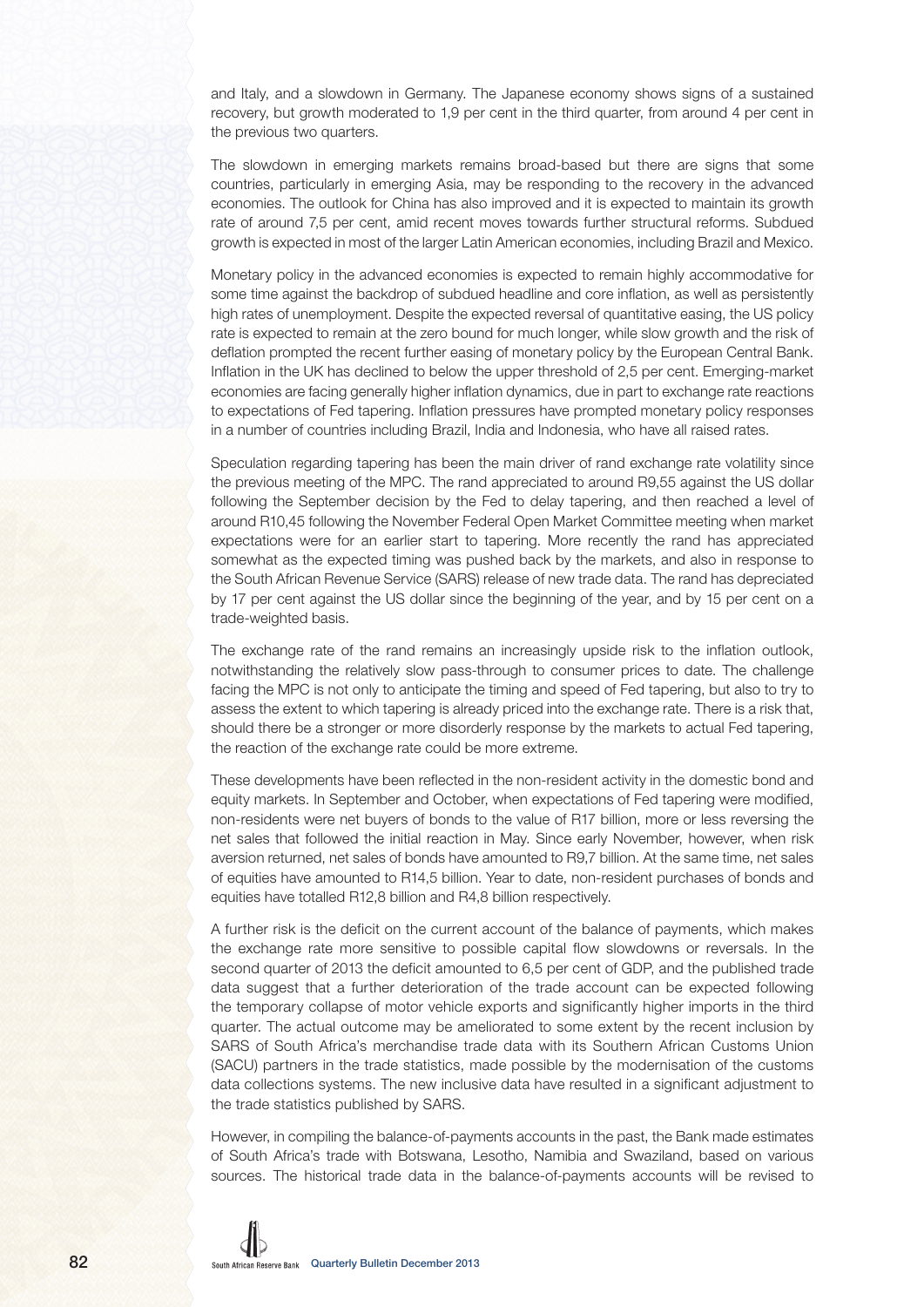account for the differences between the new data and our own previous estimates. These revisions will be published in the December Quarterly Bulletin on 3 December, and may also result in minor revisions to the gross domestic product (GDP) data. Nevertheless, the underlying trend of the current account is not expected to change significantly.

The domestic economic growth outlook remains fragile. Following a rebound of growth to an annualised 3,0 per cent in the second quarter of 2013, the third-quarter outcome is expected to be significantly lower, and more in line with the 0,9 per cent recorded in the first quarter of this year. The Bank's forecast for growth in 2013 has been revised down from 2,0 per cent to 1,9 per cent, while the forecasts for 2014 and 2015 have been revised down to 3,0 per cent and 3,4 per cent respectively, from 3,3 per cent and 3,6 per cent. This is consistent with the Bank's composite leading business cycle indicator which continues to trend sideways, while the RMB/ BER Business Confidence Index at 43 points was more or less unchanged in the fourth quarter, indicative of a subdued outlook.

The adverse third-quarter growth outcome is largely due to a quarter-to-quarter contraction of 2,1 per cent in the manufacturing sector, in part a consequence of the protracted strikes that resulted in a 27,9 per cent decline in the production of motor vehicles, parts and accessories in that quarter. Reflecting these developments, the Kagiso PMI declined to 50,0 index points in September from 55,6 points in August, but recovered somewhat to 50,7 index points in October. Industrial action and safety-related stoppages also impacted negatively on mining output, but despite negative growth in August and September, a positive quarter-to-quarter growth rate of 1,4 per cent was recorded.

Encouragingly, the construction sector is showing signs of recovery with a generally steady upward trend in the value of real building plans passed, and the confidence of building contractors in the business confidence index increasing to its highest level in almost six years.

The moderating trend in the growth of consumption expenditure by households that has been evident for some time appears to have continued into the third quarter. Retail trade sales recorded a quarter-to-quarter increase of only 0,4 per cent in that quarter, and a month-tomonth contraction of 0,7 per cent in September, although wholesale trade was more robust. This is consistent with the FNB/BER Consumer Confidence Index which had reached a ten-year low in the third quarter of 2013, with only a marginal improvement in the fourth quarter.

The trends in credit extension are likely to constrain consumption expenditure in the short to medium term. Twelve-month growth in total loans and advances measured 8,4 per cent in September, down from 9,0 per cent in August, while the quarterly growth rate was 5,3 per cent in the third quarter. There are clear indications of a sharp decline in lending to households. Twelvemonth growth in general loans to households, mostly unsecured lending, declined to 14,2 per cent in September, the lowest rate of growth since February 2010, while annualised growth over three months was 2,8 per cent. In August and September a contraction was recorded in this category. Growth in mortgage lending, at below 3 per cent, remained subdued despite a small acceleration in September, mainly driven by commercial mortgages. By contrast, instalment sale credit remained buoyant, while twelve-month growth in total loans and advances to companies increased to 10,6 per cent.

Household consumption expenditure is, however, expected to be supported to some extent by wage trends. According to Andrew Levy Employment publications, the overall average wage settlement rate in collective bargaining agreements was 7,9 per cent in the first nine months of 2013, compared with 7,6 per cent for 2012 as a whole. Although a number of these settlements are generally well below the initial demands, they are considerably above the upper band of the inflation target, and pose a potential risk to the inflation outlook.

According to the Quarterly Labour Force Survey of Statistics South Africa (Stats SA), the official unemployment rate moderated to 24,7 per cent in the third quarter of 2013, from 25,5 per cent a year earlier. This follows an increase in employment of 2,8 per cent or 383,000 jobs over that period. This implies that the economy has only now returned to the same levels of employment attained before the crisis. These figures, however, are in contrast to the Quarterly Employment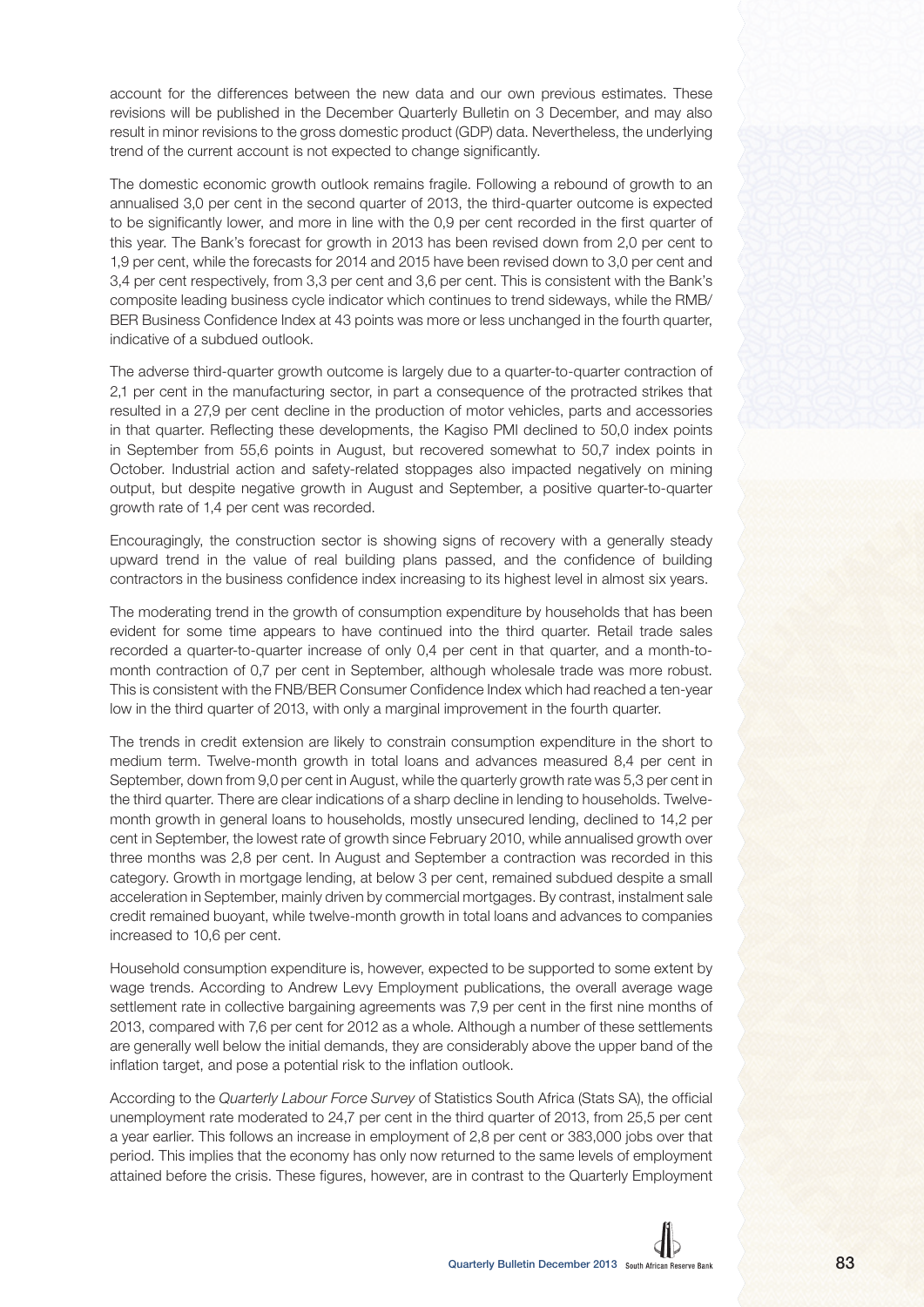Statistics of Stats SA which showed a 0,1 per cent growth in the formal non-agricultural sector from June 2012 to June 2013, and which correlates more closely with GDP trends.

Fiscal policy, as outlined in the Medium Term Budget Policy Statement, continues to be countercyclical, attempting to balance the need to support the economy and the need for fiscal consolidation. A deficit of 4,2 per cent is projected for the current fiscal year, and is expected to narrow to 3,0 per cent by 2015/16. Non-interest real expenditure growth is capped at an average of 2,2 per cent over the next three years, and the three-year agreement with civil service unions, due to expire in 2015, is expected to limit the growth in the public sector wage bill. This pace of consolidation should stabilise the net national debt at 44 per cent in 2017/18.

Food price inflation moderated to 4,2 per cent in October, from 6,0 per cent in September, with the deceleration in price increases being broad-based. Final manufactured producer food price inflation declined from 7,5 per cent peak in July to 6,8 per cent in September. Agricultural product prices increased by 4,3 per cent at the producer price level in September, with cereals and other crop prices declining by 6,8 per cent. This was in line with lower international food commodity prices, which offset the impact of the weaker exchange rate to some extent. While food price inflation may continue to moderate in the short term, upside pressures can be expected from the exchange rate and the fact that meat price declines, due in part by drought-induced culling, are unlikely to persist.

International oil prices have remained relatively contained below the US\$110 per barrel level since the previous MPC meeting. These prices continue to be dominated by political developments in the Middle East, and the global growth outlook. Should international oil prices and the exchange rate remain at current levels, a small increase in the domestic petrol price is likely in December following a cumulative 48 cents decrease in October and November. It is important to note, however, that further weakness in the exchange rate will pass through quickly into these prices.

Despite the better-than-expected October inflation outcome, the MPC continues to assess the risks to the inflation outlook to be on the upside, mainly as a result of further potential exchange rate pressures. Tapering by the Fed is inevitable, but until a decision is taken financial markets globally are likely to experience heightened volatility. There is a high degree of uncertainty regarding the extent to which US policy actions are already priced in to the exchange rate.

Compounding the risks to the exchange rate is the stubbornly wide current-account deficit, notwithstanding recent revisions to the trade data. The deficit increases South Africa's sensitivity to global spillover effects. The MPC is mindful of the adjustment lags and will be watching carefully for signs of a positive current-account response. We need to take advantage of the depreciated exchange rate and not allow the benefits to be eroded through higher wage and other input prices. Action will be required should the adjustment mechanism not operate effectively.

While the exchange rate impact on CPI is increasingly evident in the core inflation measure, to date the pass-through has been relatively muted. But this is unlikely to persist should there be a significant further depreciation.

At the same time the policy dilemma is underlined by the deterioration in the growth outlook. The committee assesses the risks to be on the downside, amid continued supply disruptions and low business and consumer confidence. The downward trend of household consumption expenditure is indicative of relatively weak demand conditions in the economy, and slower bank credit extension to households is likely to reinforce this trend.

The inflation forecast remains uncomfortably close to the upper level of the inflation target range but our central forecast remains within the target. Given the increased upside risks to the outlook, we do not see room for further monetary accommodation. We will continue to monitor developments carefully on an ongoing basis and remain committed to act as required. The MPC has decided to keep the repurchase rate unchanged at 5,0 per cent per annum at this stage.